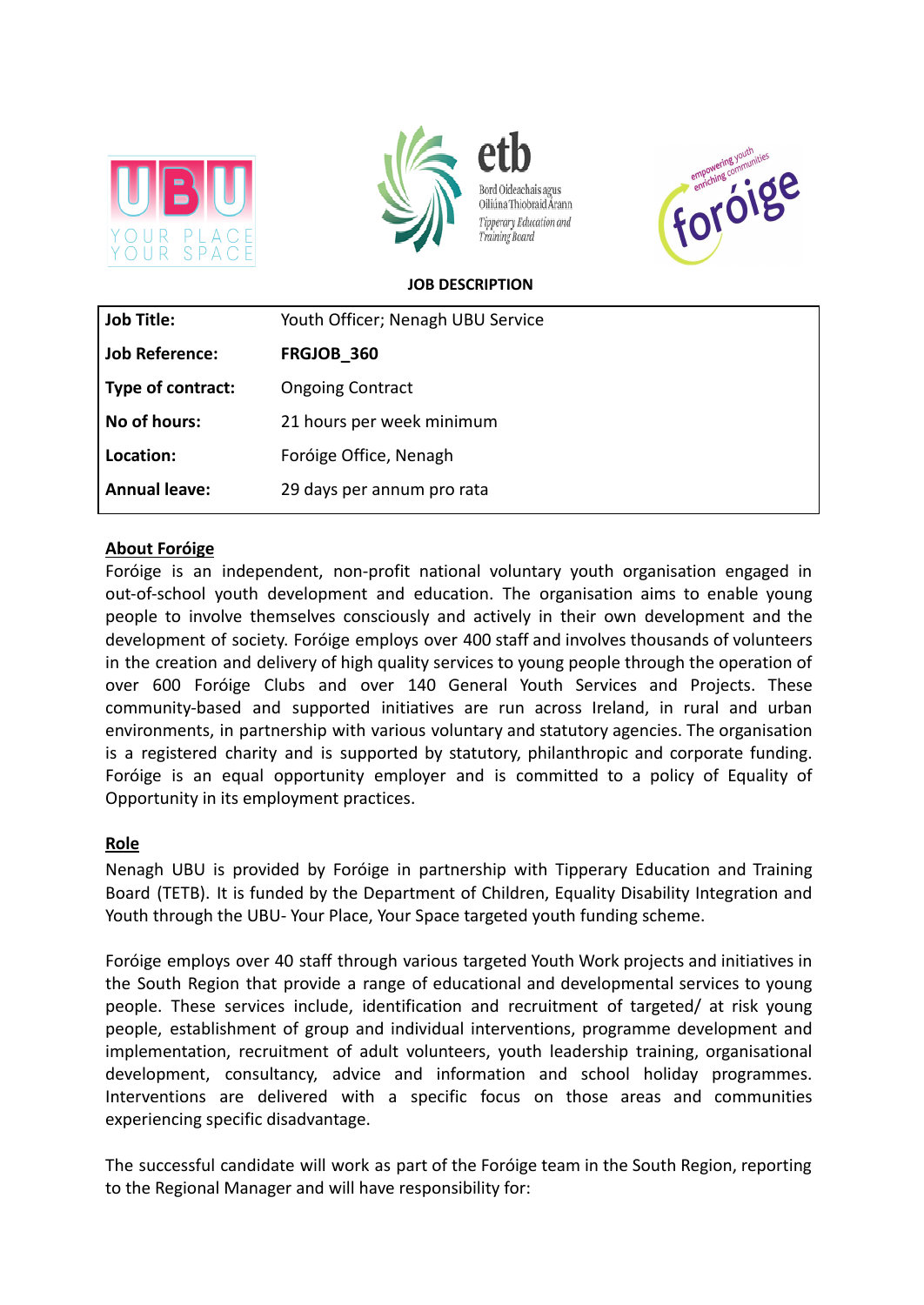● Coordinating and delivering community based youth work initiatives and summer programmes directly to at-risk and targeted young people.

## **Key Responsibilities**

The successful candidate will be employed by Foróige and will be given a contract of employment on an ongoing basis. It must be understood however, that if the position becomes redundant at any time during the period of the contract or if the funding for the post is discontinued or a post holder fails to perform satisfactorily, employment may be terminated.

The duties of the Youth Officer will include but are not limited to:

- Working directly with targeted young people individually and in group work settings on programmes and initiatives that address their identified needs.
- Direct delivery and implementation of appropriate, creative education and support programmes with identified groups of young people including programmes that incorporate the use of technology or outdoor pursuits.
- Working with the community as well as colleagues and other organisations to identify and recruit targeted young people for involvement in the project in line with funder requirements.
- Engaging young people and the community in the identification of needs and the design of education programmes to young people and adult volunteers.
- Identifying and recruiting adult volunteers to youth work and other roles within the community that support the development of young people and youth work.
- Provision of support, development and training for volunteers and volunteer led youth clubs and groups, enabling volunteers to be effective in their roles with young people
- Networking and Co-operating with other agencies/organisations and community groups in the area in order to initiate and contribute to responses to meet youth needs.
- Promoting and maintaining a profile for youth work and Foróige projects in the community
- Reporting to the Foróige Regional Manager.
- Preparing written reports as required for management and funders.
- Any other relevant duties requested by the board of Foróige and/or the Chief Executive or their nominee for the effective implementation of Foróige's policies and programmes.

# **Professional Qualifications and Experience**

*(E) = Essential, (D) = Desirable*

- Education to National Degree standard. **(E)**
- A minimum of 1-year relevant work experience with young people **(E)**
- Highly organised, systematic and flexible in approach. **(E)**
- Exceptional administrative skills **(E)**
- Access to a car and full driving licence **(E)** D1 Licence **(D)**
- Ability to engage young people creatively through the use of technology **(D)**
- Paid or voluntary, experience working with young people **(D)**

# **Person Specification** (all Essential requirements)

- Good interpersonal skills, including ability to liaise with a wide range of contacts and build and maintain effective working relationships.
- Excellent standards of accuracy and attention to detail.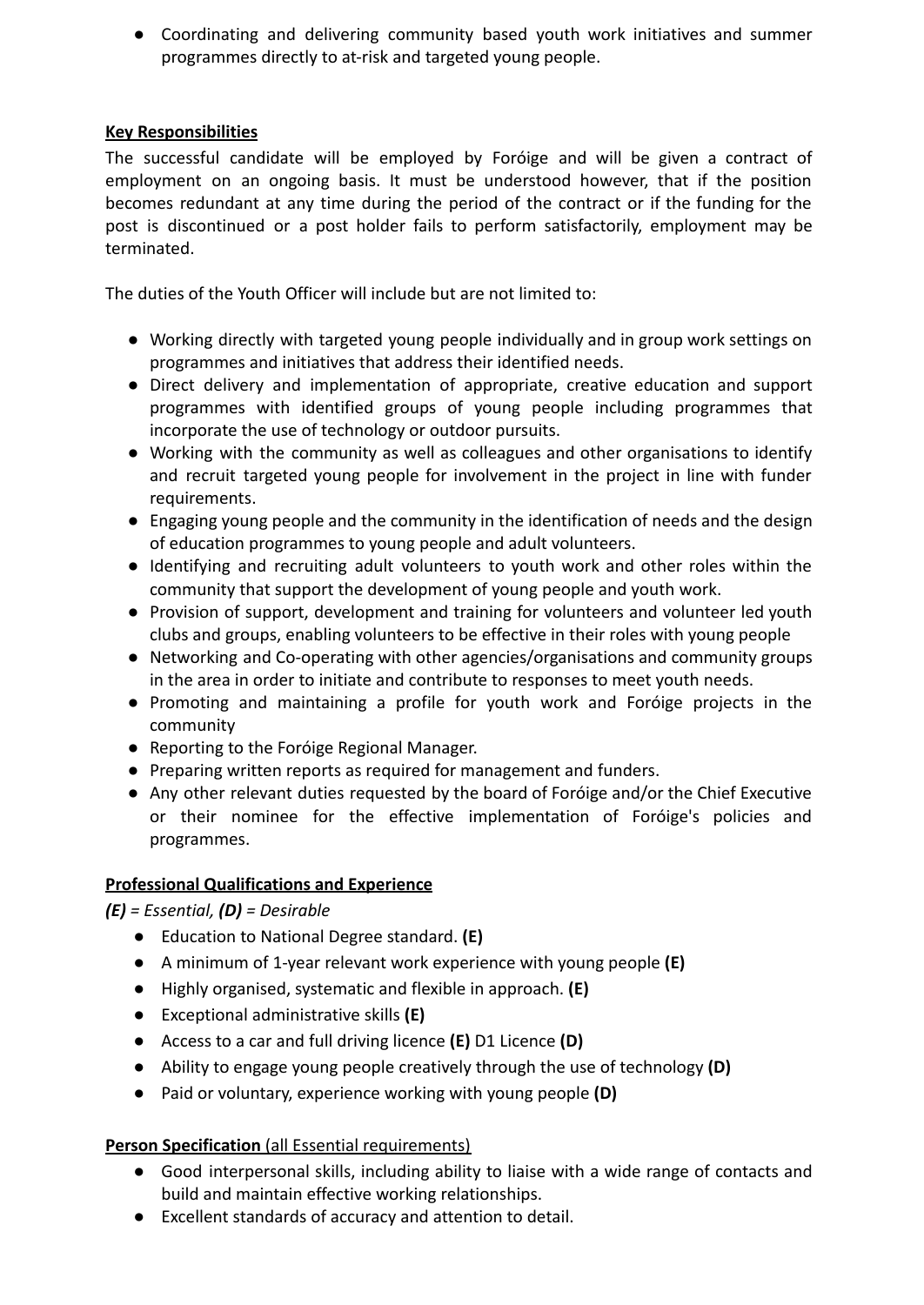- Ability to be proactive, use own initiative and work effectively within a pressurised environment.
- Positive and flexible approach to team working
- Good written communications skills, including ability to draft summary information and correspondence.
- Good computer skills, including Word, Excel, Internet and PowerPoint.

### **Requirements of all Foróige Staff** (all Essential requirements)

- Commitment to the purpose of Foróige and to work within the values, policies and procedures of the organisation.
- To act consistently in a professional manner at all times.
- To participate in regular supervision with your line manager.
- Flexibility in relation to hours of work to meet the needs of the work. Work during unsocial hours may be required.
- Identify training needs with your line manager and participate in training opportunities appropriate to the role.
- To undertake other duties as may be requested by Chief Executive Officer of Foróige or their nominee from time to time.

## **Additional Considerations for the Role**

Foróige rates.

| <b>Funding:</b>       | It must be understood that if the funding for the post is discontinued the<br>post holder's contract may be terminated.                                                                                                                                                                                                                                                                                          |
|-----------------------|------------------------------------------------------------------------------------------------------------------------------------------------------------------------------------------------------------------------------------------------------------------------------------------------------------------------------------------------------------------------------------------------------------------|
| <b>Medical:</b>       | The successful candidate will be required to complete a medical<br>questionnaire / pre-employment medical examination.                                                                                                                                                                                                                                                                                           |
| <b>Garda vetting:</b> | As our work involves contact with young people, candidates under<br>consideration for employment in Foróige will be subject to Garda vetting.                                                                                                                                                                                                                                                                    |
| <b>References:</b>    | The successful candidate will undergo 2 reference checks before<br>commencing employment with Foróige.                                                                                                                                                                                                                                                                                                           |
| <b>Hours of work:</b> | The successful candidate will be required to work a minimum of 21 hours<br>each week. This position will require flexibility in relation to working<br>hours. It is expected that the Youth Officer will work up to 3 late<br>evenings/ nights per week (up to 10pm) and some additional work on<br>Sundays/ Mondays. Time off in lieu of Sundays/ Mondays worked will be<br>allowed. Overtime will not be paid. |
| <b>Annual Leave:</b>  | 29 days' annual leave (pro rata) per year plus public holidays.                                                                                                                                                                                                                                                                                                                                                  |
| Salary:               | Foróige Youth Officer Scale                                                                                                                                                                                                                                                                                                                                                                                      |
| Base:                 | Nenagh                                                                                                                                                                                                                                                                                                                                                                                                           |
| Travel:               | This post will involve domestic travel within Ireland and occasional                                                                                                                                                                                                                                                                                                                                             |

meetings. Travel and expenses will be paid in accordance with appropriate